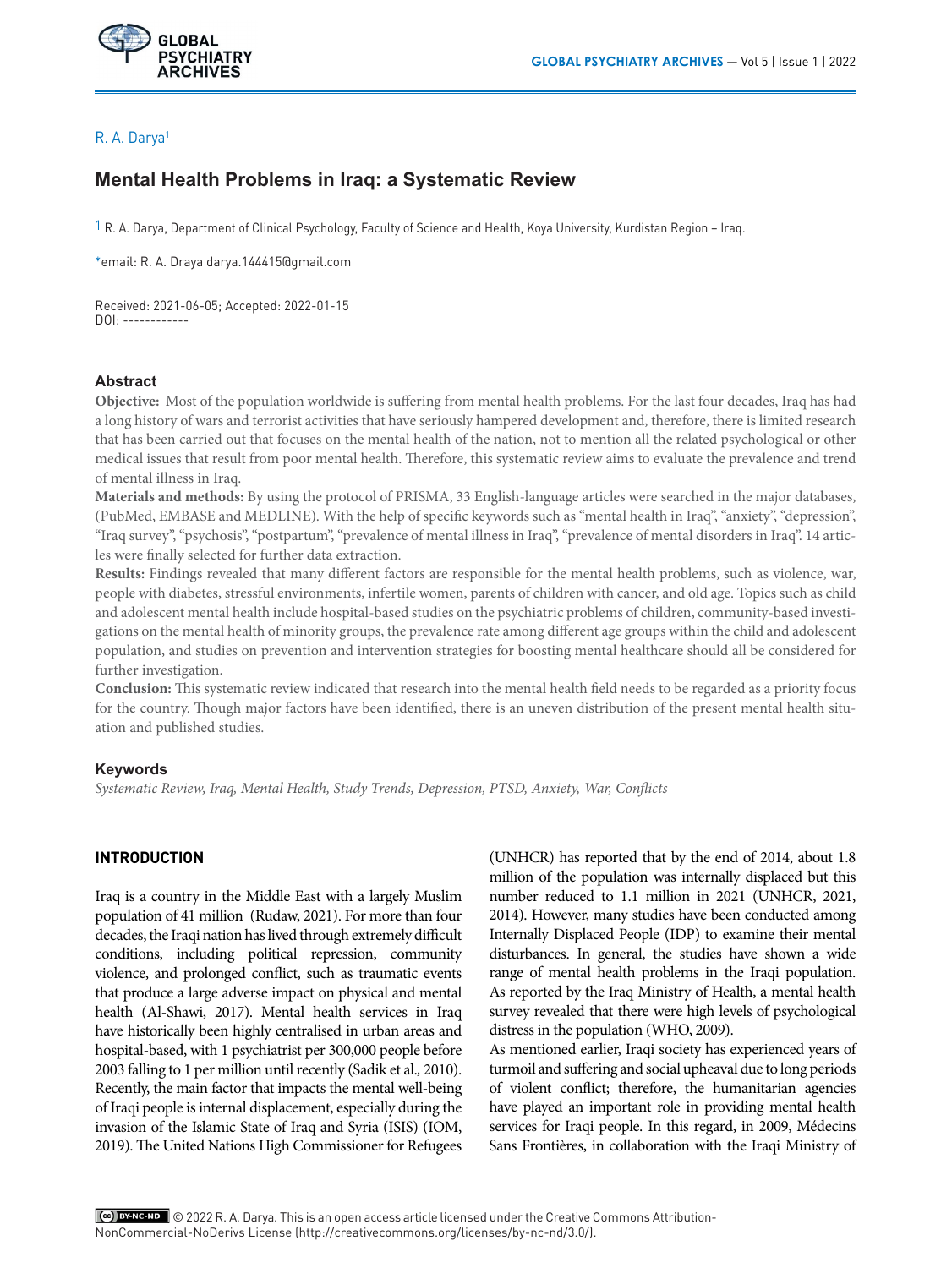Health, launched a programme aimed at opening up access to psychological counselling and at catalysing the integration of mental healthcare as a crucial component of the Iraqi health system (Doctors Without Borders, 2009). In Iraq, often there is often a very negative public perception about mental health problems and misunderstanding of conditions (Sadik, S*.* et al., 2010).

The present wealth of global data about mental health and research trends on issues mainly found in developed countries located in western societies, but there is a dearth of information regarding less affluent countries. Different societies might have different perceptions regarding mental health issues and their causes. Data from western societies indicates that genetics and trauma (a combination of biological and environmental factors) (Gaebel, et al., 2002) are the main sources of mental health problems.

Data obtained from Africa indicates that many people think that supernatural causes are the main source of mental illness (Gureje et al., 2005). Therefore, cultural factors are a key to understanding mental health issues and the development of psychiatric services in any society (Al-Issa, 2000). Understanding the research trends in the field of mental illness might help with understanding the situation of mental health in the present-day Iraqi society. Furthermore, perceptions and attitudes towards mental illness are complex and under the influence of many factors, and the main aim of the present review is to understand the degree to which studies revealed these attitudes and understanding in their findings.

The PRISMA guidelines for the review article have been developed and is used to improve the reporting of the systematic review. Besides PRISMA guidelines, there are many other techniques to assess the methodological quality of the systematic review.

The Prisma protocol mainly consists of Cochrane authors, who developed the PRISMA guidelines in 2009 (Fleming et al., 2017). In a systematic review, we have extensively scanned all possible reports that have been published that can be used to find the possible answers to the research questions and then applied exclusion and inclusion criteria to identify and extract the relevant data to conclude the major findings. The PRISMA protocol is one of the best-suited guidelines for the review article compared to any other techniques (Selçuk, 2019).

# **METHODS**

By following the guidelines for reporting and conducting meta-analysis and a systematic review of observational studies in epidemiology (meta-analyses of observational studies in epidemiology – MOOSE) (Stroup et al., 2000). We used the PRISMA guidelines (Liberati et al., 2009) for the preferred reporting items for the meta-analysis and systematic review.

#### *Conceptual definition*

*Systematic review:* "a type of review which presents a summary of the literature associated with the medical condition and that uses explicit and reproducible methods to critically appraise, systematically search and synthesise on the particular issue" (Gopalakrishnan et al., 2013).

# *Mental disorders/conditions*

"can be defined as a health condition that changes a person's feelings, thinking, behaviour (or all three) and that results in personal distress and difficulty in functioning" (NIH, US, 2007).

#### *Inclusion and exclusion criteria*

Articles included in the study were dated from 2007 to 2020, and those that applied probabilistic epidemiological approaches or a census to obtain a national or regional general population sample in Iraq. This review was limited to the study that reported primary data, but no specific age groups were the target. Further studies included in the research must possess the following characteristics.

1. Studies that were carried out and that lasted between 6 and 12 months, and lifetime estimates of common mental disorders prevalence.

2. Use a structured psychiatric diagnostics interview either as a part of a two-step interview or the whole population.

3. In these studies, one or more of the relevant common mental disorders identified according to the international diagnostic criteria ("DSM-III-R, DSM-III, DSM-IV, ICD-8, ICD-9 and ICD-10").

a. One of the major disorders of depression includes depressive episodes or a group of mood disorders.

b. A combination of the two major disorders of anxiety (panic disorder-agoraphobia, PTSD, obsessive-compulsive disorder, generalised anxiety disorder, social phobia, acute stress disorder, not otherwise specified).

c. Alcoholic disorders and other drug abuse disorders.

The focus on individual studies and their designs showed considerable variety. However, the researcher did not apply any further selection of papers concerning study type, quality and limitation by time, as this would reduce the number of papers considerably and would, therefore, have restricted the current already limited overview of measuring mental health problems in Iraq.

#### *Data source and search*

English-language articles were searched using major searched databases such as PubMed, EMBASE and MEDLINE.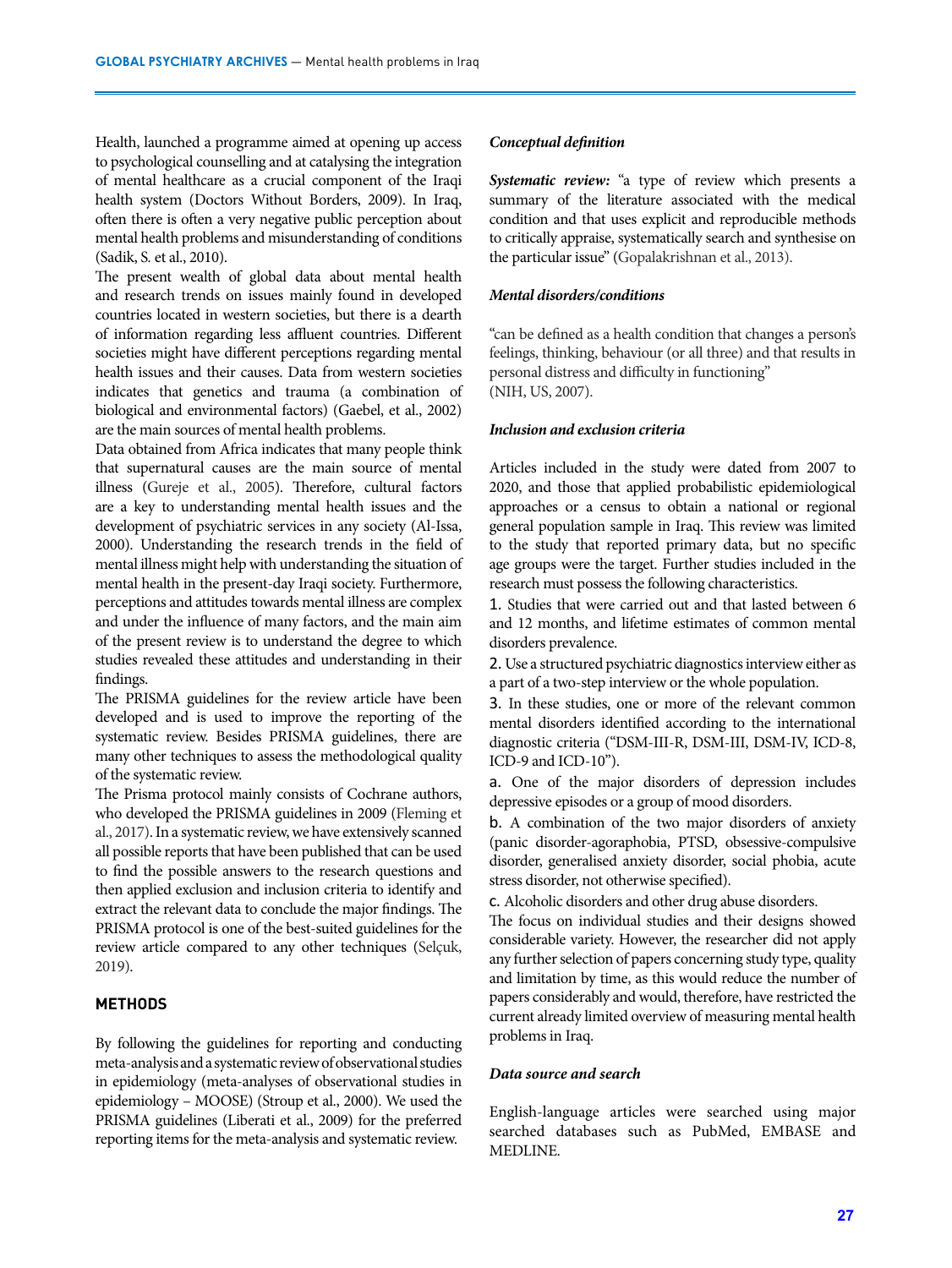

**Figure 1:** Flow chart detailing the retrieval of included studies

Besides this, Science Direct, Google Scholar, and local Iraqi journals complete were also separately searched, with the help of specific keywords like "mental health in Iraq", "anxiety", "depression", "Iraq survey", "psychosis", "postpartum", "prevalence of mental illness in Iraq", "prevalence of mental disorders in Iraq."

#### *Extraction of information*

First of all, the abstracts of all 33 articles were screened by the author and those who did not fall in the eligibility criteria were removed. All those that fall into the criteria were screened fully for data extraction. Table 1 shows the detail of the selected articles. The focus of the study extraction is to focus on the type of study, its purpose and characteristics of the subjects, results, conclusion and limitations. Additional information like sample size, recruitment design, the time frame of diagnosis years of the work, the age range of the respondents and the applied nomenclature of the diagnosis (DSM-III, DSM-III-R, DSM-IV, ICD-10) and the survey of the country.

#### **RESULTS**

Literature regarding mental health in Iraq is limited. However, initially, 33 papers were screened, and 14 papers were included in the study. The detail of the searches can be seen in Figure 1. Papers that have been assessed include these areas: (6 papers), on depression (but two of them examined the anxiety as comorbidity as well), (4 papers) such as on PTSD and trauma, (1 paper) on stress (1 paper) on anxiety disorder, (1 paper) on anorexia nervous and (1 paper) is a population survey regarding other common disorders including mood disorders, amnesia, and schizophrenia. Table 2 gives the results of the paper selection and data extraction.

#### *Depression*

Six studies examine depression; however, these are studies conducted with a variety of populations such as individuals with diabetes, junior physicians, children, infertile women, parents of children with cancer, as well as elderly people at home or hospice-based. As indicated in all papers, depression is common. Lafta and her team indicated that (45.5%) of Iraqi junior doctors reported depressive symptoms, and a significant association was also found between reporting depressive symptoms and exposure to violence at work (Lafta et al., 2016). According to the study by Shukrya and her colleagues, 70.5% of parents of children with cancer are depressed, and it is more common among mothers compared to fathers (Al-Maliki et al., 2016). The study by Jasim and Zainab revealed that depression among infertile women is high, which recorded 68.9%, and is significantly related to the primary type of infertility, duration of infertility, and treatment, as well as the threat of the husband's remarriage (Al-Asadi and Hussein, 2015). After the invasion of ISIS, Iraqis were seriously affected by violence and war – the children are seriously affected by the consequence of it, according to a study conducted after the conflicting local war, which indicated that most of the children have depressive symptoms, particularly the children above the age nine who are more affected, as well as depression more common among male than female (Al-Shawi et al., 2019)and among those who lost a father (77%. In Iraq, 63% of older people have depression (Ibrahim et al., 2019)Iraq, 2017.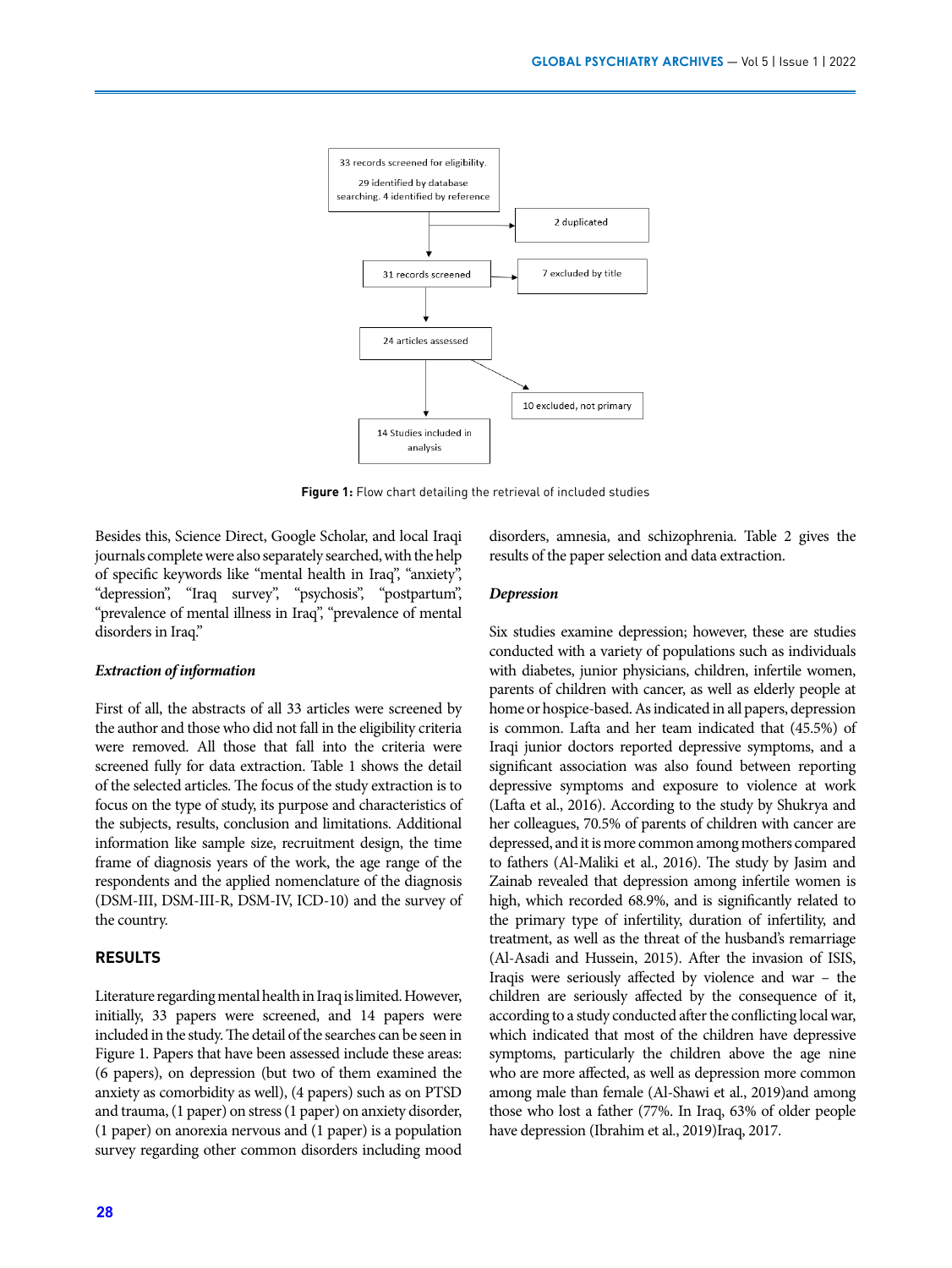| <b>Authors</b><br>(year) | City       | Focus/Purpose<br>Study                                                                                      | Study<br>Type                       | Subjects                          | Gender                         | (mean)<br>Åge      | Assessment                                                                                 | Outcome/Main<br><b>Result</b>                                           | Conclusion                                                                                                                                                                                                                                                  | Limitations                                                                   |
|--------------------------|------------|-------------------------------------------------------------------------------------------------------------|-------------------------------------|-----------------------------------|--------------------------------|--------------------|--------------------------------------------------------------------------------------------|-------------------------------------------------------------------------|-------------------------------------------------------------------------------------------------------------------------------------------------------------------------------------------------------------------------------------------------------------|-------------------------------------------------------------------------------|
| Zainab 2015              | Basrah     | and risk factors<br>among infertile<br>the prevalence<br>of depression<br>women                             | sectiona<br><b>Lstudy</b><br>cross- | infertile<br>women<br>251         | females<br>251                 | $15 - 45$<br>years | Diseases-Version 10<br>Classification of<br>Interactional<br>$[ICD-10]$<br>criteria<br>the | depression among<br>infertile women<br>The rate of<br>was high.         | prevalent in 68.9%<br>Depression was<br>of the study<br>found to be<br>population                                                                                                                                                                           | only female<br>sample                                                         |
| Ameel 2016               | Baghdad    | Junior Doctors<br>Association of<br>Violence with<br>among Iraqi<br>Anxiety and<br>Depression               | sectiona<br>lstudy<br>Cross         | 323 junior<br>resident<br>doctors | female:<br>male:<br>178<br>145 | $24 - 39$<br>years | Studies Depression<br>Epidemiologic<br>the Center for<br>Scale (CES-D)                     | depression among<br>high prevalence of<br>junior doctors<br>anxiety and | might be due to the<br>their job, their daily<br>junior doctors, that<br>The study revealed<br>high pressure they<br>depression among<br>are exposing to in<br>a high prevalence<br>living with high<br>gloomy future.<br>of anxiety and<br>risk, and their | low number<br>of subjects                                                     |
| Maha, Lava               | Suliamania | calorie foods and<br>avoiding high-<br>routinely in<br>exercise as<br>effects on<br>extensive<br>trigger of | report<br>case                      | anorexic<br>one                   | male                           | 14 years           | case history                                                                               | description<br>symptom                                                  | development of AN<br>The influence of<br>culture on the                                                                                                                                                                                                     | extraordinary<br>case                                                         |
| Hadi 2015                | Diwaniya   | Medical Students<br>Anxiety among<br>Prevalence of<br>Al-Qadisia                                            | sectiona<br>lstudy<br>cross-        | students<br>medical<br>290        | female:<br>male:<br>101<br>189 | $19 - 22$<br>years | Anxiety criteria based<br>on ICD10 and DSM5                                                | high prevalence of<br>anxiety medical<br>students                       | Medical education<br>is perceived as<br>stressful.                                                                                                                                                                                                          | generalise<br>difficult to<br>selected<br>sample,                             |
| Eman 2017                | Salahuddin | displaced people<br>among internal<br>stress disorder<br>posttraumatic<br>prevalence of<br>estimate the     | sectiona<br>lstudy<br>cross-        | displaced<br>people<br>97 of      | female:<br>male:<br>58<br>29   | $18 - 29$<br>years | Questionnaire [HTQ]<br>along with DSM5<br>Harvard Trauma<br>PTSD criteria                  | common disorder<br>PTSD was more<br>among IDPs                          | disorder due to the<br>displaced people<br>traumatic stress<br>have diagnosed<br>displacement<br>most of the<br>with post-                                                                                                                                  | short study<br>generalise,<br>difficult to<br>duration<br>selected<br>sample, |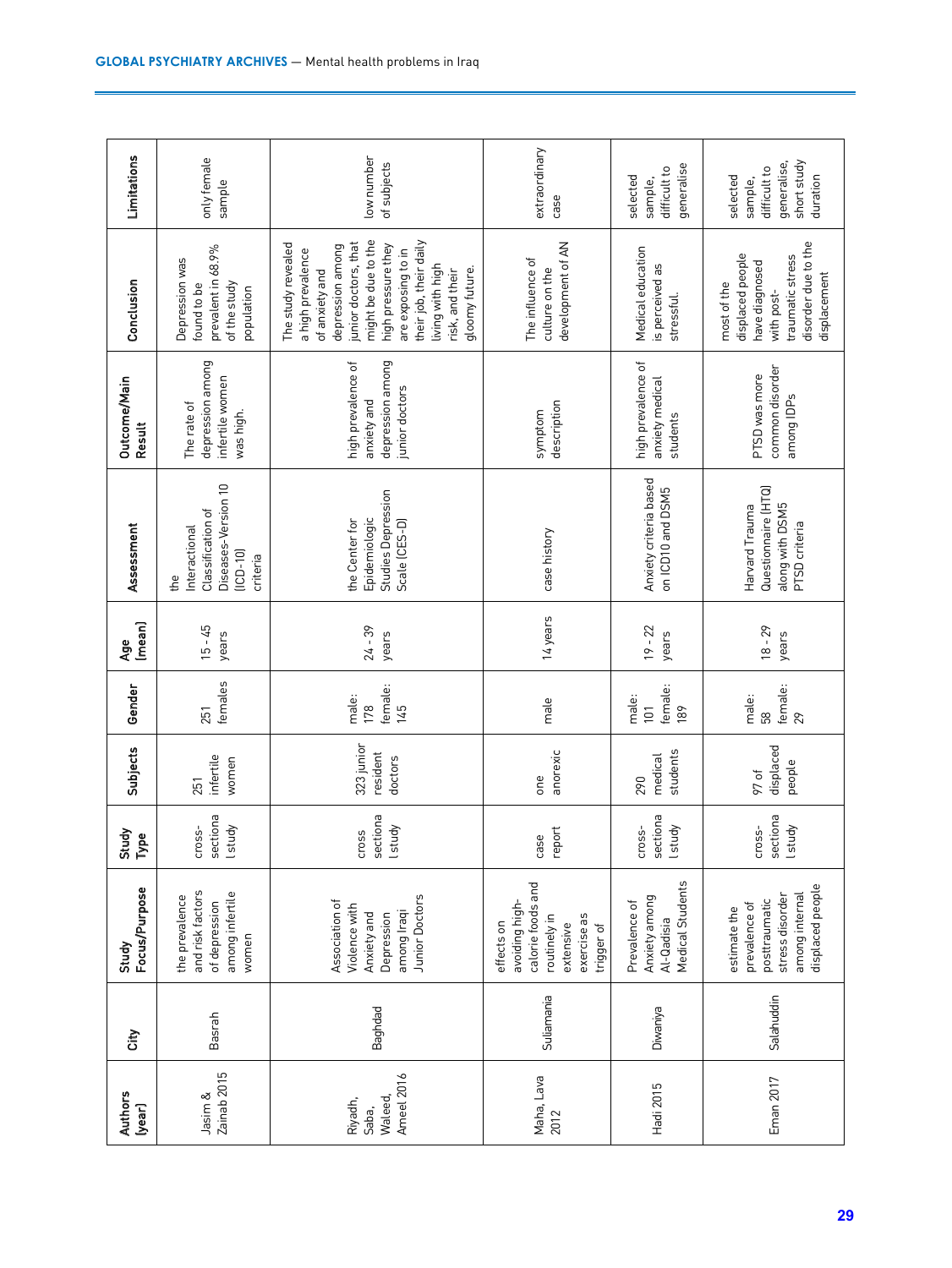| <b>Authors</b><br>(year)              | City     | Focus/Purpo<br>Study                                                                                                                             | Study<br>Type                | Subjects                      | Gender                   | Age (mean)                                                            | Assessment                                                                                             | Outcome/Mai<br>n Result                                                                    | Conclusion                                                                                                                    | Limitations                                                                                                                                                                                                                                             |
|---------------------------------------|----------|--------------------------------------------------------------------------------------------------------------------------------------------------|------------------------------|-------------------------------|--------------------------|-----------------------------------------------------------------------|--------------------------------------------------------------------------------------------------------|--------------------------------------------------------------------------------------------|-------------------------------------------------------------------------------------------------------------------------------|---------------------------------------------------------------------------------------------------------------------------------------------------------------------------------------------------------------------------------------------------------|
| Ameel, Nesif,<br>Jawad, Diar<br>2011  | Baghdad  | report on the<br>posttraumati<br>prevalence<br>university<br>students<br>disorder<br>c stress<br>among<br>(PTSD)<br>$\overleftarrow{\mathrm{o}}$ | Prelimina<br>ry Report       | university<br>students<br>319 | female: 45<br>male: 28   | 18-24 years                                                           | e (HTQ) along<br>PTSD criteria<br>Questionnair<br>with DSM4<br>Harvard<br>Trauma                       | prevalence of<br>PTSD was<br>students<br>revealed<br>among<br>High                         | associated<br>symptoms<br>number of<br>traumatic<br>positively<br>with the<br>events<br><b>PTSD</b><br>were                   | differences,<br>generalize<br>difficult to<br>sample<br>minor                                                                                                                                                                                           |
| Faris, Riyadh,<br>Yousef 2017         | Baghdad  | determinant<br>s of mental<br>prevalence<br>disorders<br>among<br>elderly<br>(MDs)<br>and<br>the                                                 | sectional<br>cross-<br>study | 362 elderly                   | female: 141<br>male: 221 | $60 - 70$ years                                                       | Psychologica<br>Scale (K10)<br>accredited<br><b>LDistress</b><br>and other<br>Kessler<br>WHO-<br>tools | prevalence of<br>MDs among<br>people was<br>statistically<br>significant<br>elderly<br>The | among those<br>homes were<br>the nursing<br>residing in<br>problems<br>mental<br>among<br>elderly<br>people<br>health<br>high | both samples<br>demographic<br>characteristi<br>cs between<br>differences<br>between<br>data and<br>socio-<br>the                                                                                                                                       |
| Abdulrahman<br>, Mohammad<br>Mohammad | Al-Anbar | examine the<br>prevalence<br>of stress<br>students<br>medical<br>among                                                                           | sectional<br>cross-<br>study | 296 students                  | female: 179<br>male:117  | $17 - 27$ years                                                       | Psychologica<br>instrument<br>Kessler <sub>10</sub><br><b>Distress</b><br>(K10)<br>the                 | students had<br>high level of<br>been found<br>There is a<br>medical<br>among<br>stress    | stress during<br>their studies<br>expose to<br>Students<br>Medical                                                            | generalize<br>difficult to<br>selected<br>sample,                                                                                                                                                                                                       |
|                                       | Basrah   | patients with<br>prevalence<br>of<br>depression<br>sample of<br>comorbid<br>among a<br>diabetes<br>mellitus<br>type 2                            | sectional<br>cross-<br>study | 206 patients                  | female: 147<br>male: 59  | $31 - 57$ mean<br>experimental<br>control and<br>age of both<br>dhoub | Epidemiologi<br>Depression<br>Scale (CES-<br>c Studies<br>Center<br>for<br>$\overline{a}$              | Diabetic was<br>higher score<br>depression<br>having a<br>than the<br>control<br>for       | depression<br>S<br>especially<br>disorders<br>diabetic<br>patient'<br>mood                                                    | difficult days of<br>which properly<br>score and The<br>homogenous,<br>undertaken<br>reflected in<br>the highest<br>limitations:<br>depression<br>war in Iraq<br>during the<br>population<br>this study<br>Study<br>study<br>was<br>civil<br>was<br>hot |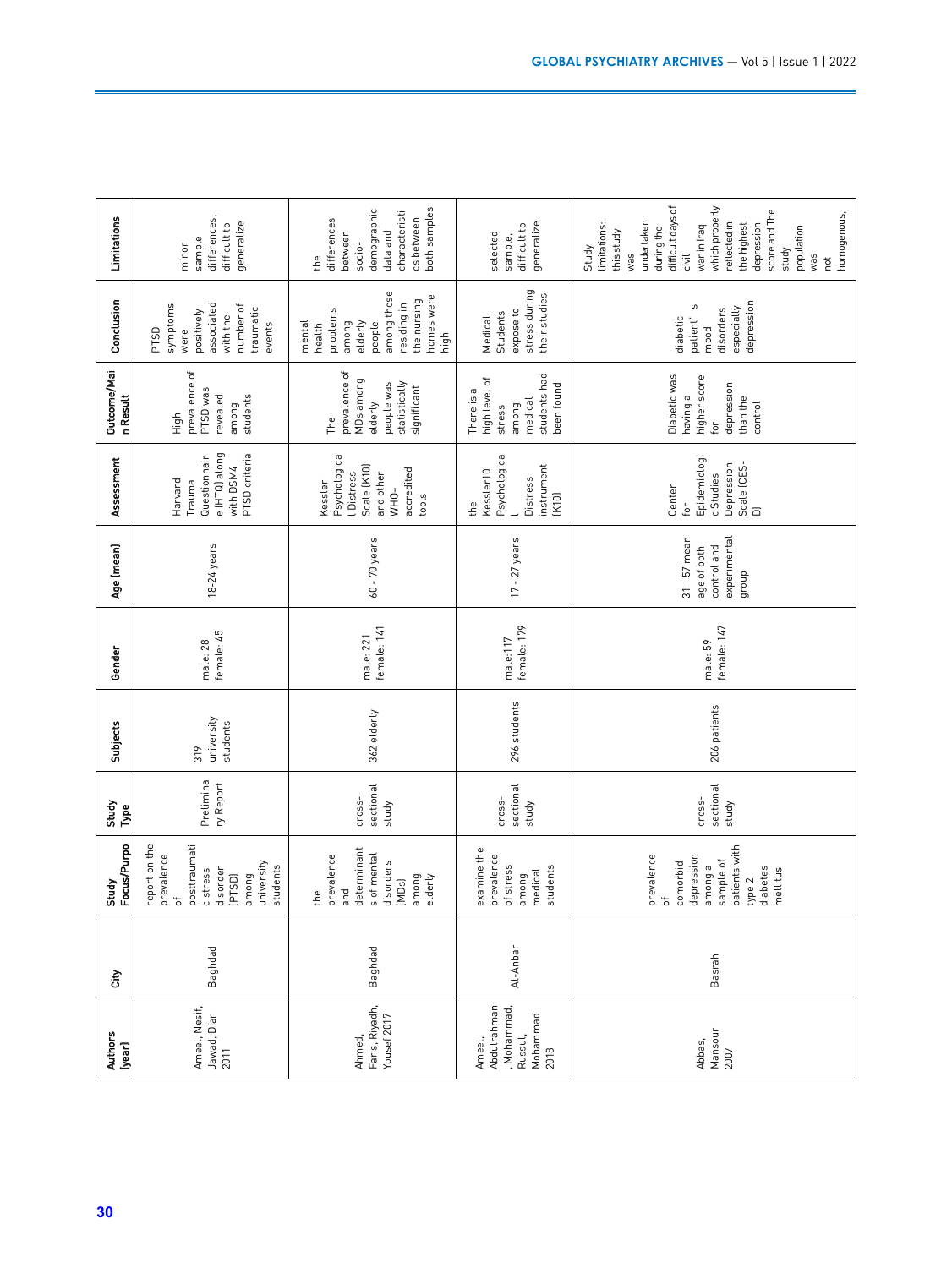|              | Study<br>Focus/Purpose                                                                                                             | <b>Study Type</b>                      | <b>Subjects</b>             | Gender                    | Age (mean)         | Assessment                                                                                                                                   | Outcome/Main<br><b>Result</b>                                                                                                                        | Conclusion                                                                                                                                                                                                               | Limitations                                                                |
|--------------|------------------------------------------------------------------------------------------------------------------------------------|----------------------------------------|-----------------------------|---------------------------|--------------------|----------------------------------------------------------------------------------------------------------------------------------------------|------------------------------------------------------------------------------------------------------------------------------------------------------|--------------------------------------------------------------------------------------------------------------------------------------------------------------------------------------------------------------------------|----------------------------------------------------------------------------|
|              | imong children of 1-<br>ims to measure the<br>oint prevalence of<br>he present study<br>mental disorders<br>5 years age            | cross-sectional 3079 children<br>study |                             | emale: 1381<br>male: 1698 | -15 years          | orm. The items<br>questionnaire<br>criteria taken<br>standardized<br>ncluded the<br>on this form<br>rom DSM-<br>liagnostic<br><b>VTR2000</b> | condition highly<br>disorders are a<br>adolescents in<br>children and<br>amongst the<br>Childhood<br>orevalent<br>common<br>mental<br>Mosul<br>early | more vulnerable<br>to be impacted<br>by conflict and<br>adolescents in<br>childhood and<br>disorders are<br>adolescence<br>children and<br>war, mental<br>conditions<br>common<br>afflicting<br>Mosul.<br>early<br>early | selected sample,<br>difficult to<br>generalize<br>bias and                 |
|              | symptoms among<br>prevalence of<br>estimate the<br>depression<br>children                                                          | sectional<br>cross-<br>study           | children<br>300             | female: 143<br>male: 157  | $5 - 15$ years     | Epidemiologi<br>cal Studies<br>Depression<br>the Center<br>Scale for<br>$(CES-DC)$<br>Children<br>.<br>Dr                                    | prevalence of<br>depression<br>symptoms<br>had found<br>The high                                                                                     | being impact<br>the children<br>vulnerable<br>population<br>which they<br>during the<br>are easily<br>conflict<br>most                                                                                                   | the invalidity<br>collection<br>of data                                    |
|              | the mental health<br>displaced people<br>displacement on<br>Measuring the<br>of internally<br>effect of<br>$\overline{\mathbb{B}}$ | sectional<br>cross-<br>study           | 77<br>participants          | female: 10<br>male: 67    | $9 - 33$ years     | Questionnair<br>Iraqi version<br>Harvard<br>Trauma<br>of the<br>E<br>$\omega$                                                                | prevalence of<br>there is High<br>People (IDP)<br>symptoms<br>Displaced<br>Internally<br>among<br>PT <sub>SD</sub>                                   | displacement<br>symptoms is<br>risk of PTSD<br>increasing<br>during                                                                                                                                                      | low sample<br>of female                                                    |
|              | among parents of<br>examine the level<br>of depression<br>children with<br>cancer                                                  | sectional<br>cross-<br>study           | 336 parents<br>participated | female: 224<br>male: 112  | $30 - 50$ years    | Epidemiologi<br>Depression<br>The Center<br>c Studies<br>Scale<br>for                                                                        | prevalence of<br>children with<br>cancer were<br>depression<br>among the<br>parents of<br>high<br>The                                                | more severe<br>compared to<br>significantly<br>Depression<br>mothers<br>fathers<br>among<br>was                                                                                                                          | assessment<br>of mood<br>poor                                              |
| Sulaymaniyah | impact on mental<br>enslavement and<br>war-related its<br>examine the<br>adversity,<br>health                                      | sectional<br>cross-<br>study           | 416 females                 | 416 females               | $17 - 75$<br>years | DSM-5 (PCL-<br>Checklist for<br>Checklist-25<br>of the PTSD<br>Symptom<br>Hopkins<br>and the<br>Kurdish<br>version<br>$\overline{5}$         | high levels of<br>enslavement<br>contribute to<br>depression.<br>PTSD and<br>adversity,<br>and war-<br>related<br>events                             | exposure and<br>play a role in<br>relationship<br>Perceived<br>seems to<br>rejection<br>between<br>trauma<br>mental<br>health<br>social<br>the                                                                           | no sample of<br>generalize,<br>difficult to<br>selected<br>sample,<br>male |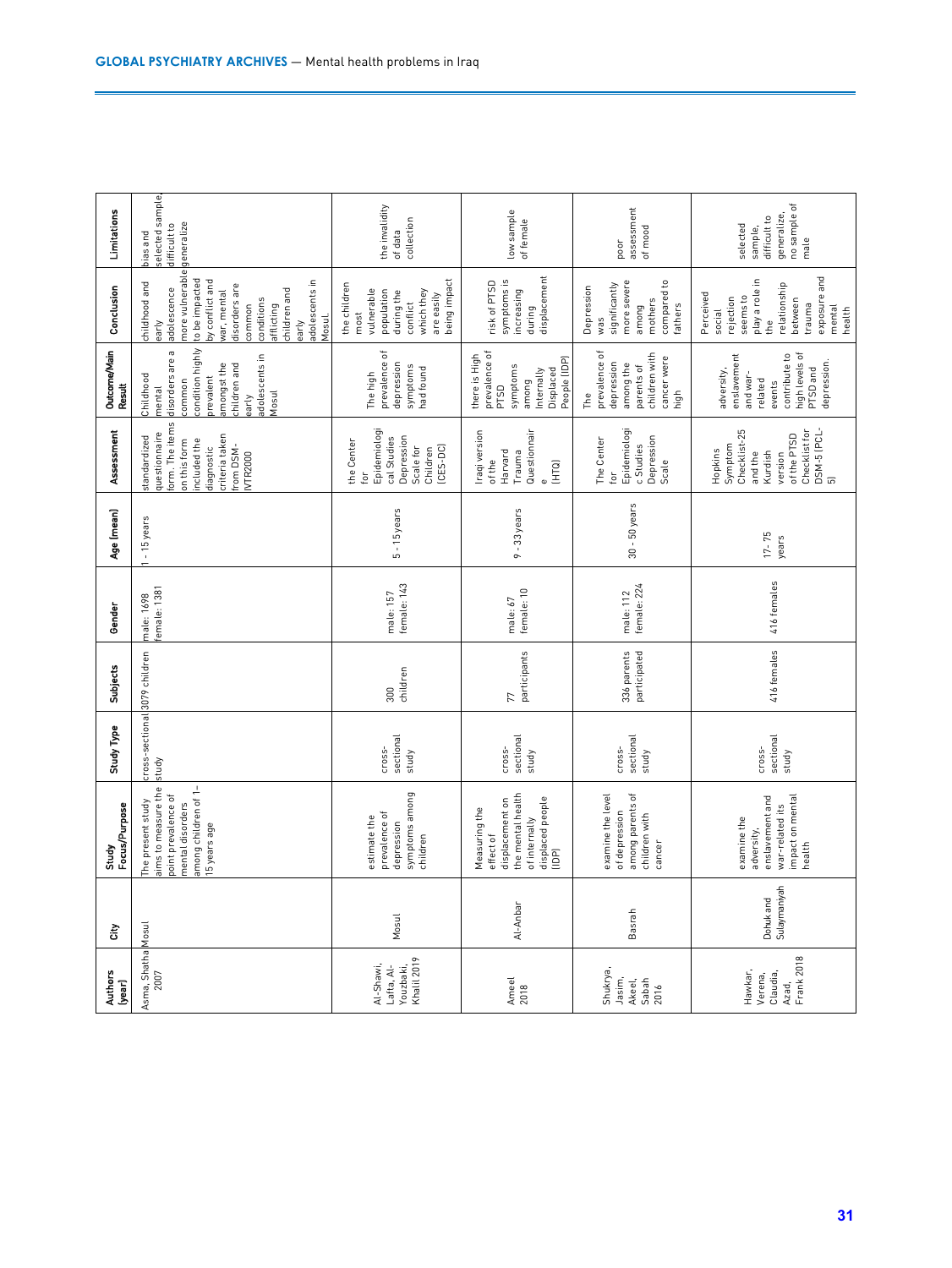A cross-sectional study was conducted on all elderly individuals residing in all NHs in Baghdad and an equal number of elderly people residing WF. MDs were defined based on Kessler Psychological Distress Scale (K10. However, the study by Mansour indicated that depression among patients with diabetes is high (Mansour and Jabir, 2007). The overall prevalence rate of depression rate in Iraq is 3.7% (WHO estimates, 2021).

# *PTSD*

Because Iraq has experienced numerous ongoing conflicts, present and past, the population had been affected by many traumatic events that inevitably has impacted their mental wellbeing; the last one was the invasion of ISIS that displaced a third of the population in four big cities in Iraq (Ninewa, Salah Al din, Anbar and Kirkuk). In this literature, four studies were found which examined PTSD, three conducted among IDPs, and the last one conducted among university students. The results of all the studies showed that the percentage of PTSD is high in Iraq. In 2017, Al-khafaf reported that 18-29-year-olds in one of the Iraqi IDP camps showed the prevalence of PTSD as 67%. However, another study by Ameel revealed that only 20.8% of the IDPs had symptoms of PTSD, and there is statistically insignificant (Al-Shawi, 2018). Hawkar and his colleagues found that Yazidi women and girls who survived war and genocide met the criteria for a probable DSM-5 PTSD diagnosis and their level of PTSD is higher (Ibrahim et al., 2018)the Islamic State of Iraq and Syria (ISIS. The last study about PTSD conducted among Iraqi university students revealed that 22.9% of the respondents have symptoms of

PTSD; according to Ibrahim et al,. This is a high prevalence of PTSD among university students (Al-Shawi et al., 2011).

#### *Anxiety*

Most of the Iraqi population suffered from the problem of anxiety at different life stages. However, high levels of anxiety have been documented among physicians and medical students, with a prevalence rate of 47.9% (Suhail, H.J., 2015). Nevertheless, Riyadh et al,. (2016) observed that more than one-half of junior doctors (50.8%) reported the presence of anxiety symptoms; according to them, there was a significant association between exposure to any sort of violence at work or outside work, and reporting anxiety symptoms (Lafta et al., 2016)"mendeley":{"formattedCitation":"(Lafta <i>et al.</i>, 2016. The study conducted among older people (based in a hospice and/or living with family) examined the presence of anxiety and indicated that 58% of older people have anxiety. There is a significant difference between those who are based in hospice care and those who live with their families (Ibrahim et al., 2019)Iraq, 2017. A cross-sectional study was conducted on all elderly individuals residing in all NHs in Baghdad and an equal number of elderly people residing WF. MDs were defined based on Kessler Psychological Distress Scale (K10.

#### *Other Mental Health Problems*

Despite the mentioned diseases, which are more common in Iraqi society, the researchers tried to investigate other mental disturbances as well. Maha and Lava (2012) reported the first case of an adolescent male with anorexia

| #              | <b>Authors</b>                                        | Year | Sample                                                                                            | <b>Disease</b>                                        | the prevalence                                                                                  |
|----------------|-------------------------------------------------------|------|---------------------------------------------------------------------------------------------------|-------------------------------------------------------|-------------------------------------------------------------------------------------------------|
|                | Jasim & Zainab                                        | 2015 | infertile women                                                                                   | depression                                            | 68.90%                                                                                          |
| $\overline{2}$ | Riyadh, Saba, Waleed & Ameel                          | 2016 | Junior Doctors                                                                                    | depression and anxiety                                | 45.5% & 50.8%                                                                                   |
| 3              | Abbas & Mansour                                       | 2007 | diabetes                                                                                          | depression                                            | 43.30%                                                                                          |
| 4              | Al-Shawi, Lafta, Al-Youzbaki & Khalil                 | 2019 | children                                                                                          | depression                                            | 49%                                                                                             |
| 5              | Shukrya, Jasim, Akeel & Sabah                         | 2016 | parents of children with<br>cancer                                                                | depression                                            | 70.50%                                                                                          |
| 6              | Ahmed, Faris, Riyadh & Yousef                         | 2017 | (residing<br>elderly<br>in<br>nursing homes (NHs) and<br>those living with their<br>families (WF) | Mental disorders (depression,<br>anxiety and amnesia) | depression (35.4% vs<br>$16.6\%$ ]<br>anxiety (32.6% vs<br>$9.9\%$ ].<br>dementia (19.3% vs 5%) |
| 7              | Hawkar, Verena, Claudia, Azad &<br>Frank              | 2018 | Yazidi survivors                                                                                  | Trauma and depression                                 | high<br>of<br>levels<br>PTSD and depression                                                     |
| 8              | Eman                                                  | 2017 | <b>IDPs</b>                                                                                       | <b>PTSD</b>                                           | 67.00%                                                                                          |
| 9              | Ameel, Nesif, Jawad & Diar                            | 2011 | university students                                                                               | <b>PTSD</b>                                           | 22.90%                                                                                          |
| 10             | Ameel                                                 | 2018 | <b>IDPs</b>                                                                                       | <b>PTSD</b>                                           | 20.80%                                                                                          |
| 11             | Hadi                                                  | 2015 | <b>Medical Students</b>                                                                           | Anxiety                                               | 47.90%                                                                                          |
| 12             | Ameel, Abdulrahman,<br>Mohammad.<br>Russul & Mohammad | 2018 | university students                                                                               | stress                                                | 77.50%                                                                                          |
| 13             | Asma & Shatha                                         | 2007 | children 1 - 15 years                                                                             | childhood mental disorders                            | 37.40%                                                                                          |
| 14             | Maha & Lava                                           | 2012 | case study/adolescents                                                                            | Anorexia nervosa                                      | 1%                                                                                              |

**Table 2:** Ratio the prevalence of mental disorders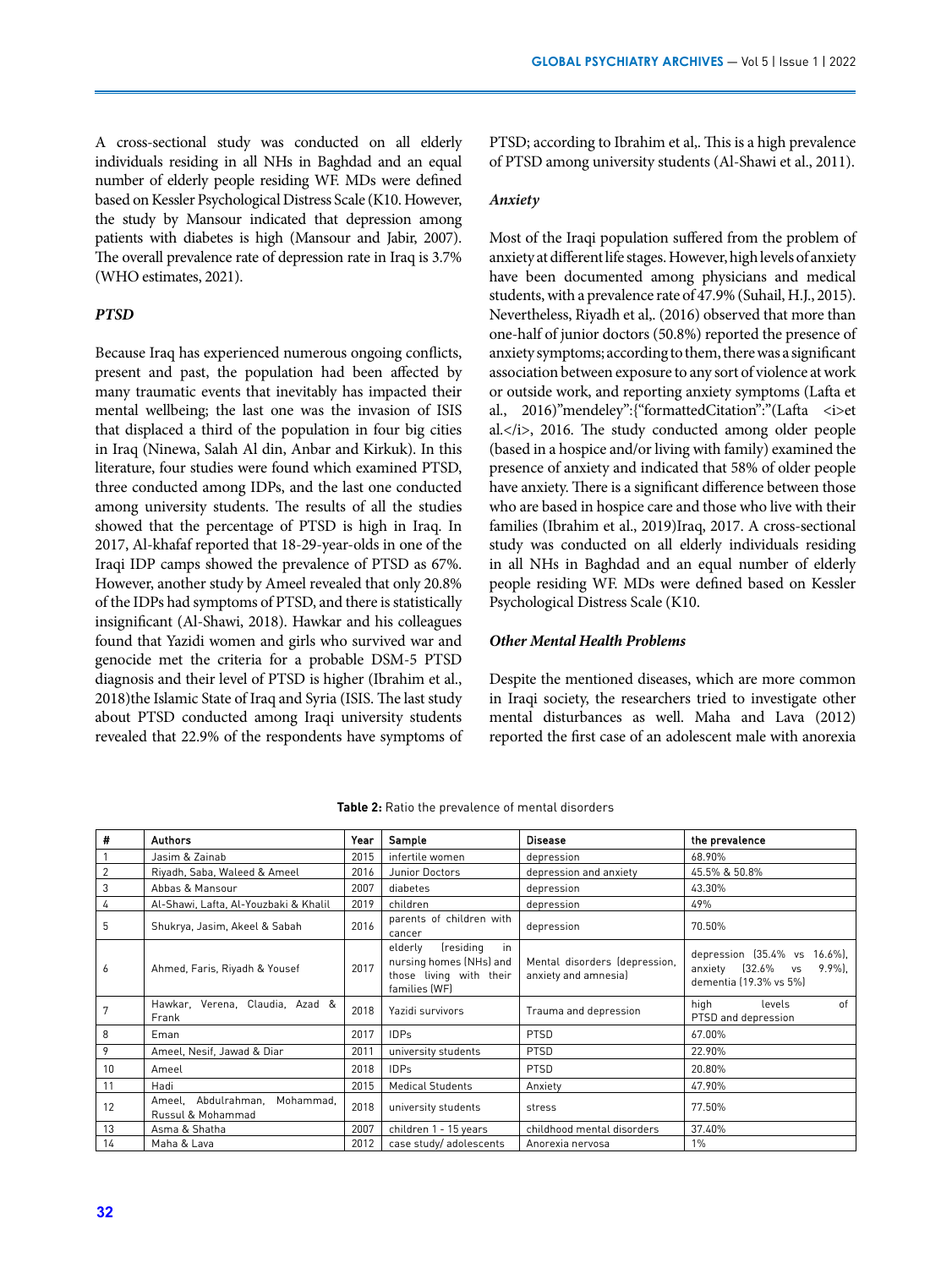nervosa in Iraq. This disorder is believed to be rare across cultures and uncommon for both genders in Arab countries (Younis and Ali, 2012). Regarding the prevalence of chronic stress, one study was conducted that revealed the high level of stress among medical students, in which 77.5% of them reported at least some degree of distress (Al Shawi et al., 2018)high levels of personal distress may have a negative effect on the cognitive functioning and learning abilities of medical students.

Methods: A cross-sectional study was conducted using medical students in the Al-Anbar governorate; data collection was carried out from February to March 2018. The assessment of stress levels among these students was administered using the Kessler10 Psychological Distress instrument (K10. Ahmed et al. (2017) indicated that 34.6% of older people suffered from amnesia (Ibrahim et al., 2019)Iraq, 2017. A cross-sectional study was conducted on all elderly individuals residing in all NHs in Baghdad and an equal number of elderly people residing WF. MDs were defined based on Kessler Psychological Distress Scale (K10. Children and adolescents are particularly vulnerable to the hugely negative mental consequences of war and violence. In a survey conducted by Asmaa and Shatha in 2007, which measured the prevalence of childhood and early adolescence mental disorders, the study indicated the prevalence of PTSD (10.5%), enuresis (6%), separation anxiety disorder (4.3%), specific phobia (3.3%) stuttering and refusal to attend school (3.2% each), learning and conduct disorders (2.5% each), stereotypic movement (2.3%) and feeding disorder in infancy or early childhood (2.0%) (Al-Jawadi and Abdul-Rhman, 2007).

# **DISCUSSION**

As expected, the majority of studies on mental health problems and conditions and their prevalence in Iraq are limited and rare. Most researchers conducted studies regarding the prevalence of depression on a variety of populations such as patients with diabetes, junior doctors, children, infertile women, cancer patients, particularly with children and older people, those at home or who are hospice-based. Among these studies, infertile women and children both have depressive symptoms –children aged nine and above are more vulnerable. Depression was more common among males than females. Diabetes and depression are separate entities and are by themselves major health problems in the world. The experimental study by Abbas and Mansour (2007) indicated that a diabetic patient was more vulnerable to depression in comparison with the control group (Mansour and Jabir, 2007).

There is a correlation between psychological disturbances and health workers; accordingly, the majority of Iraqi junior doctors have symptoms of depression. This may be related to overwork and lack of sleep, dealing with death, fear of making mistakes, and loneliness, which are all implicated in levels of depression (Riyadh et al., 2016). These findings are consistent with other research from elsewhere (Naidoo et al., 2020; Outhoff, 2019).

Usually, depression and other mental states impact older people differently to younger people. In older people, depression often occurs with other medical illnesses such as disabilities, and lasts longer. Depression is associated with an increased risk of cardiac diseases and an increased risk of death from illness (Suls et al., 2005). However, the commonness of depression among the parents of children with cancer is also high (Al-Maliki, S. K. et al., 2016).

The current literature reviews also aimed to spotlight the PTSD conditional risk associated with specific traumatic events that survivors of war faced. The highest percentage among age groups of the study sample was the age 18-29 years old. This age group is often used by ISIS militants because they represent youth and impressionable adulthood, and they have been used for serving the militants – female victims for satisfying their physical and sexual needs (Al-khafaf, E. S., 2017).

A high prevalence of PTSD has been revealed among students of Baghdad University, as well as a high prevalence of PTSD symptoms among IDPs. Studies conducted among IDPs may have been made directly after the ISIS attack, at least PTSD assessment needs (Ameel, 2011; Ameel et al,. 2018; Eman, 2017).

Doctors with anxiety tend to depict poor work efficacy. The review indicated that 47,9% of medical students and 50.8% of physicians present severe anxiety symptoms. Factors leading to increased rates of anxiety among this group include: extensive workload, extended duty hours, over-demanding patients, scanty resources, ethical and legal issues, and traumatic or critical decisionmaking. Moreover, the association between anxiety and physicians and medical doctors may be related to working hours too. In Iraq, doctors working for a long period were more at risk of developing psychological challenges (Hadi, 2015; Riyadh et al., 2016).

This paper carefully defined a case of anorexia nervosa in adolescents, and this does not represent the prevalence of mental health problems in Iraq, only a minority of people who meet stringent diagnostic criteria for eating disorders are seen in psychiatric hospitals and clinics.

A study by Ibrahim and colleagues indicated that 34.6% of the elderly suffered from amnesia (Ibrahim et al., 2019) Iraq, 2017. A cross-sectional study was conducted on all elderly individuals residing in all NHs in Baghdad and an equal number of elderly people residing WF. MDs were defined based on Kessler Psychological Distress Scale (K10.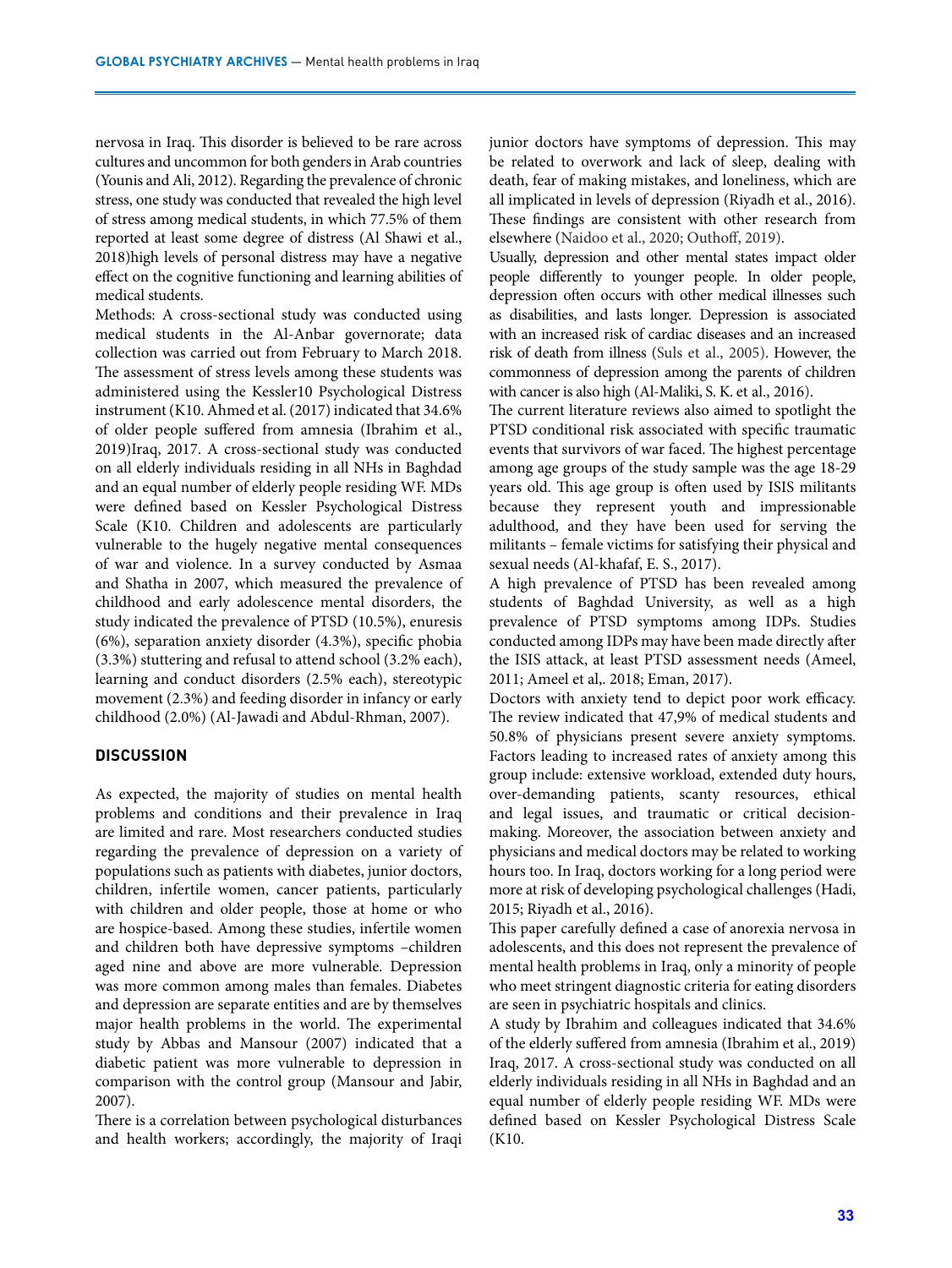A cross-sectional study by Al-Jawadi and Abdulrahman targeted 3,079 cases in four primary health centres to examine the prevalence of mental disorders among children and adolescents between 1 to 15 years old in Iraq, the result indicated that mental health disorders are common as are the following: PTSD (10.5%), enuresis (6%), separation anxiety disorder (4.3%), specific phobia (3.3%) mostly due to family problem and genetics, stuttering and refusal to attend school (3.2% each), learning and conduct disorders (2.5% each), stereotypic movement (2.3%) and feeding disorders in infancy or early childhood (2% due to family dysfunction mostly) (Al-Jawadi and Abdul-Rhman, 2007). Overall, children between 10–15 years old recorded higher prevalence (49.2%), while the lowest was among 1–5 years old (29.1%). Boys are more affected than girls (40.2% and 33.2%, respectively).

Iraq has a long history of war affecting millions of people, including people of all ages, gender and ethnic or religious groupings. However, there are many examples of resilient people defying the odds and achieving great things, such as Maha Sulaiman Youni, who, despite all challenges in the field of mental health became the first female certified psychiatrist, which was rare and unique for that time. She shares her bibliography and has exemplified the role model of a female psychiatrist for the younger generation of medical students in Iraq (Younis and Khunda, 2020).

## **LIMITATIONS**

As expected, the majority of studies with relevance to the investigation of mental health problems in Iraq are limited.

Studies should assess the effects in larger samples and different cities. It might be relevant to assess the different social and environmental practices of mental health problems and relate these to possible differences in results. Articles selected for data extraction have a low-quality design with very few and low-quality samples, which is not sufficient to draw a particular picture. In addition, due to scarce literature on mental health problems in Iraq, specific inclusion or exclusion criteria cannot be developed.

## **CONCLUSION**

The literature on mental health problems in Iraq is limited. This systematic review affirms that mental health is an existing problematic issue in Iraq. However, research in the field needs to be urgently prioritised. There is a crucial need for stakeholders in the Iraqi government, the health sector as well as non-profit organisations to address these mental and psychosocial issues to improve the quality of life for the Iraqi community both in the short and long term. Moreover, this study can be replaced in the future with more robust studies and risk of bias assessments.

# **ACKNOWLEDGMENTS**

**Critical revision of the manuscript**: not applicable.

**Funding:** not applicable.

**Competing interests:** the author declares that they have no competing interests.

**Ethical approval and consent:** not applicable.

**Guarantor of submission:** the author is the guarantor of submission.

## **REFERENCES**

Al-Asadi, J. N., and Hussein, Z. B. (2015) "Depression among infertile women in Basrah, Iraq: Prevalence and risk factors," *Journal of the Chinese Medical Association*. Elsevier Taiwan LLC and the Chinese Medical Association, 78(11), pp. 673–677. [http://dx.doi.org/10.1016/j.](http://dx.doi.org/10.1016/j.jcma.2015.07.009) [jcma.2015.07.009](http://dx.doi.org/10.1016/j.jcma.2015.07.009)

Al-Issa, I. E. (2000). *Al-Junūn: Mental illness in the Islamic world*. International Universities Press, Inc. DOI:[10.1097/00005053-](https://doi.org/10.1097/00005053-200007000-00021) [200007000-00021](https://doi.org/10.1097/00005053-200007000-00021)

Al-Jawadi, A. A. and Abdul-Rhman, S. (2007) "Prevalence of childhood and early adolescence mental disorders among children attending primary health care centers in Mosul, Iraq: A cross-sectional study," *BMC Public Health*, 7, pp. 1–8. [http://dx.doi.org/10.1186/1471-2458-7-](http://dx.doi.org/10.1186/1471-2458-7-274) [274](http://dx.doi.org/10.1186/1471-2458-7-274)

Al-khafaf, E. S. (2017) "Post-traumatic Stress Disorder among Displaced witnessed has Iraq قارعال يف نيحزانال ىدل ةمدصال دعبام تابارطض إ Iraq in People the biggest internally wave of displacement and migration of the Objectives : Methodology This study was based on a cross-sect," 7(2), pp.  $2-9.$ 

Al-Maliki, S. K. et al,. (2016) "Prevalence and levels of depression among parents of children with cancer in Basrah, Iraq," *Sultan Qaboos University Medical Journal*, 16(3), pp. e329–e334. [https://dx.doi.org/10.18295%2Fs](https://dx.doi.org/10.18295%2Fsqumj.2016.16.03.011) [qumj.2016.16.03.011](https://dx.doi.org/10.18295%2Fsqumj.2016.16.03.011)

Al-Shawi, A. et al,. (2011) "Post-traumatic stress disorder among university students in Baghdad: A preliminary report," *Age*, 19(1.3), pp. 19.8–1.8.

Al-Shawi, A. F. (2017) "Post-traumatic Stress Disorder among Youth in Iraq, Short Systemic Reviews," *Journal of Community Medicine & health care*, 2(2). http://dx.doi.org/10.26420/jcommunitymedhealthcare.2017.1010

Al-Shawi, A. F. et al,. (2018) "Assessing stress among medical students in Anbar governorate, Iraq: A cross-sectional study," *Pan African Medical Journal*, 31(October). [https://dx.doi.](https://dx.doi.org/10.11604%2Fpamj.2018.31.96.16737) [org/10.11604%2Fpamj.2018.31.96.16737](https://dx.doi.org/10.11604%2Fpamj.2018.31.96.16737)

Al-Shawi, A. F. et al,. (2019) "Depression symptoms among children in Mosul, a post-conflict study," *Research Journal of Biotechnology*, 14(Special Issue I), pp. 315–319.